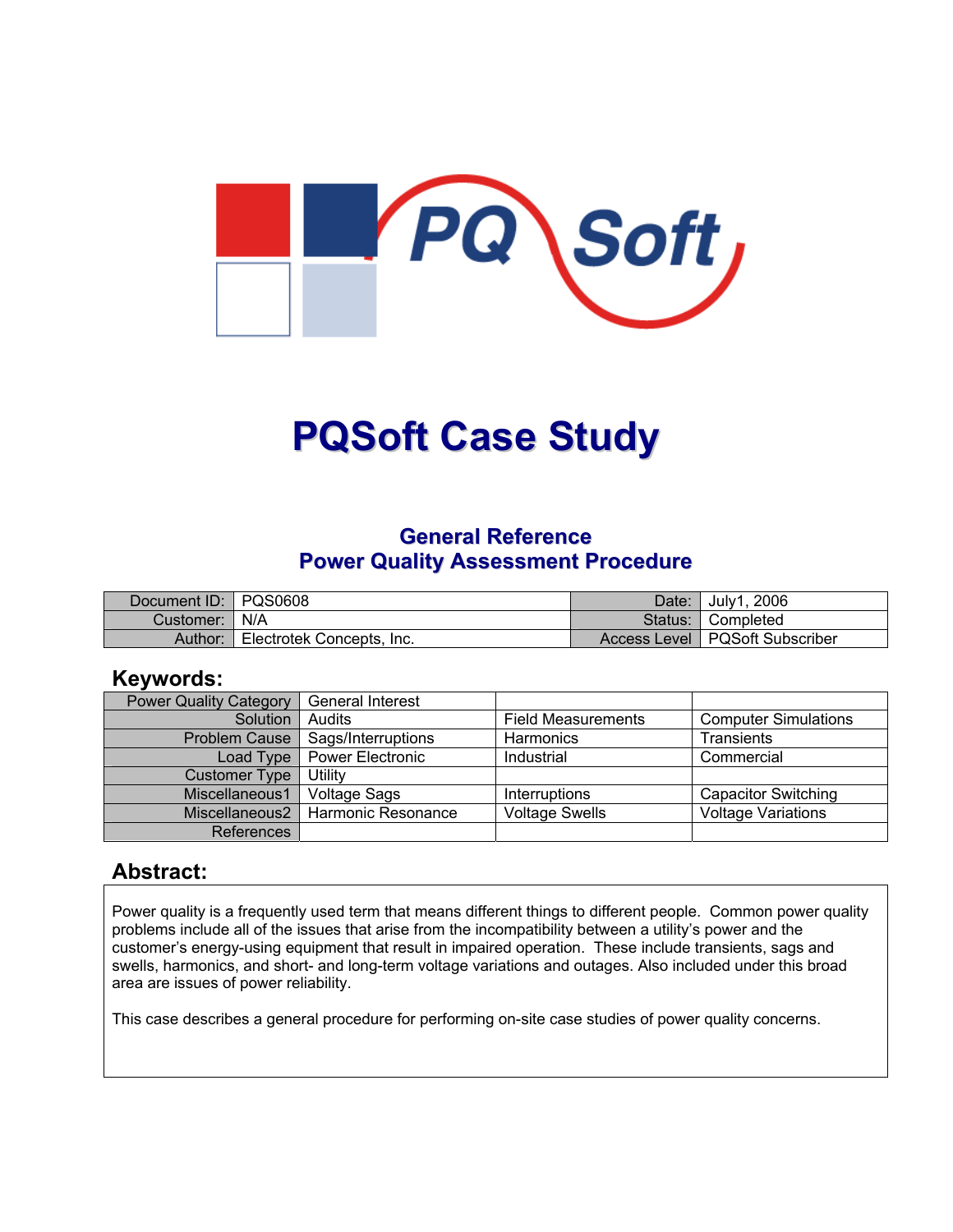# <span id="page-1-0"></span>**TABLE OF CONTENTS**

# **LIST OF FIGURES**

|--|--|--|--|--|

## **RELATED STANDARDS**

IEEE Std. 1159 IEEE Std. 1346 IEEE Std. 1250 IEEE Std. 1036 IEEE Std. 519

## **GLOSSARY AND ACRONYMS**

| ASD         | Adjustable-Speed Drive                            |
|-------------|---------------------------------------------------|
| <b>CVT</b>  | <b>Constant Voltage Transformer</b>               |
| <b>GPR</b>  | <b>Ground Potential Rise</b>                      |
| <b>IEEE</b> | Institute of Electrical and Electronics Engineers |
| <b>MOV</b>  | Metal Oxide Varistor                              |
| <b>PWM</b>  | <b>Pulse Width Modulation</b>                     |
| <b>TVSS</b> | <b>Transient Voltage Surge Suppressors</b>        |
| <b>UPS</b>  | Uninterruptible Power Supply                      |
| <b>VCR</b>  | Video Cassette Recorder                           |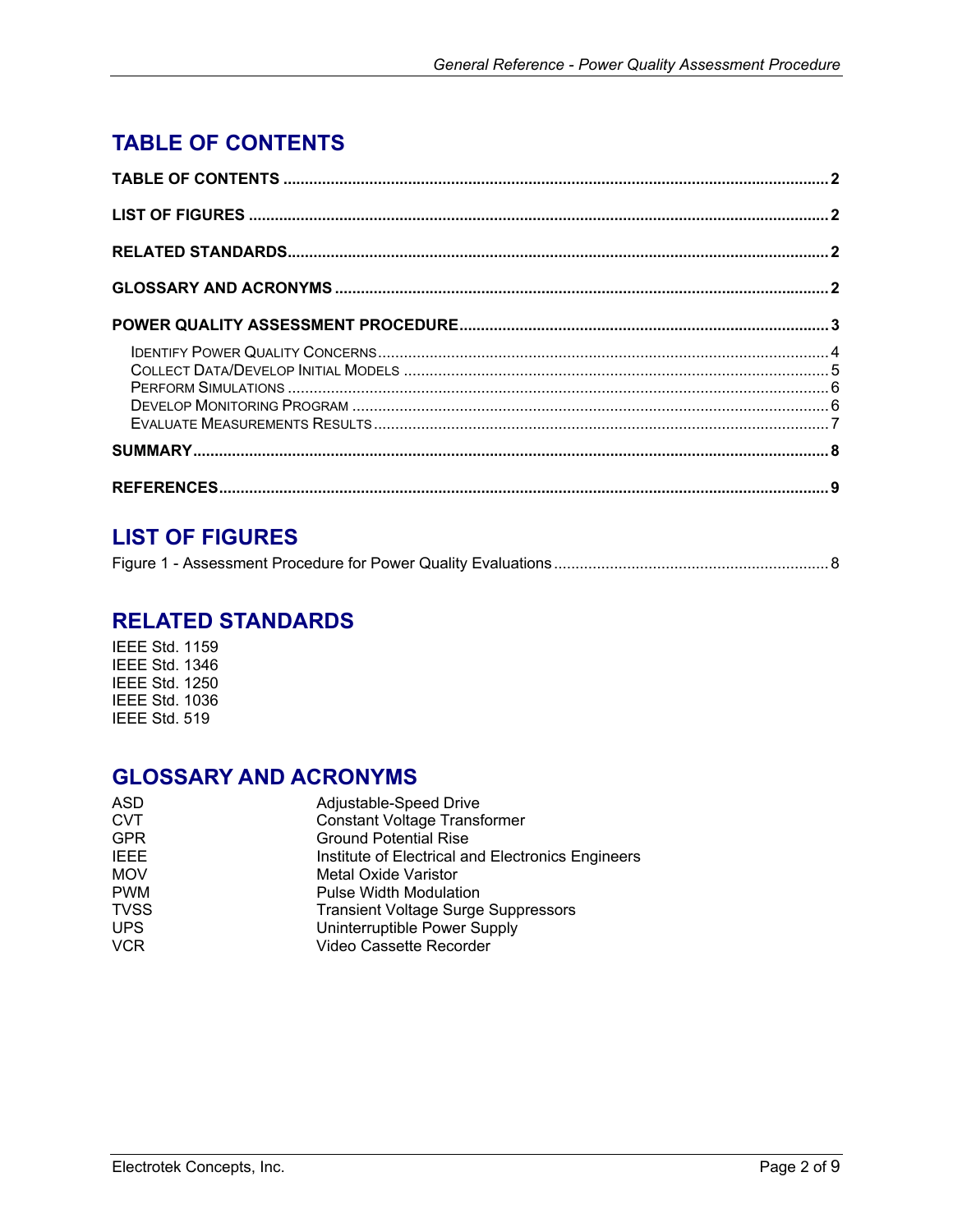## <span id="page-2-0"></span>**POWER QUALITY ASSESSMENT PROCEDURE**

This case describes a general procedure for performing on-site case studies of power quality concerns. The power quality assessment procedure is based on the variety of different power quality concerns that can exist and focuses on a combination of monitoring and analysis to characterize these concerns. Once the power quality concerns are characterized, the analysis procedures developed can be used to evaluate possible solutions to the power quality problems. These solutions must then be evaluated from both a technical and an economic perspective. There are a number of important areas that must be addressed in the power quality assessment procedure. These include:

- Data collection requirements
- Important power quality concerns as a function of the type of customer
- Equipment sensitivity
- Important parameters of the power quality concern
- Roles of measurements and simulations in evaluating the concern
- − Implementation of possible solutions to solve the problem
- − Technical considerations
- Economics
- − Politics

The procedure presented here, along with the information included in the previous sections, provides the framework for performing case studies in a variety of customer categories. It is worthwhile to group customers in categories that involve the application of similar equipment and have similar electrical system designs. With this in mind, the following list of customer categories is provided as an example of possible customer segments:

- − Office Buildings
- − Hospitals
- − Semiconductor Manufacturers
- − Data Processing/Banking
- − Telecommunications
- − Computer Manufacturers
- − Point of Sale Retail Operations
- − Food Processing
- − Pulp and Paper Mills
- Refinery and Chemicals
- − Automotive Plants
- − Printing/Publishing
- Steel Mills
- − Rubber/Plastics Plants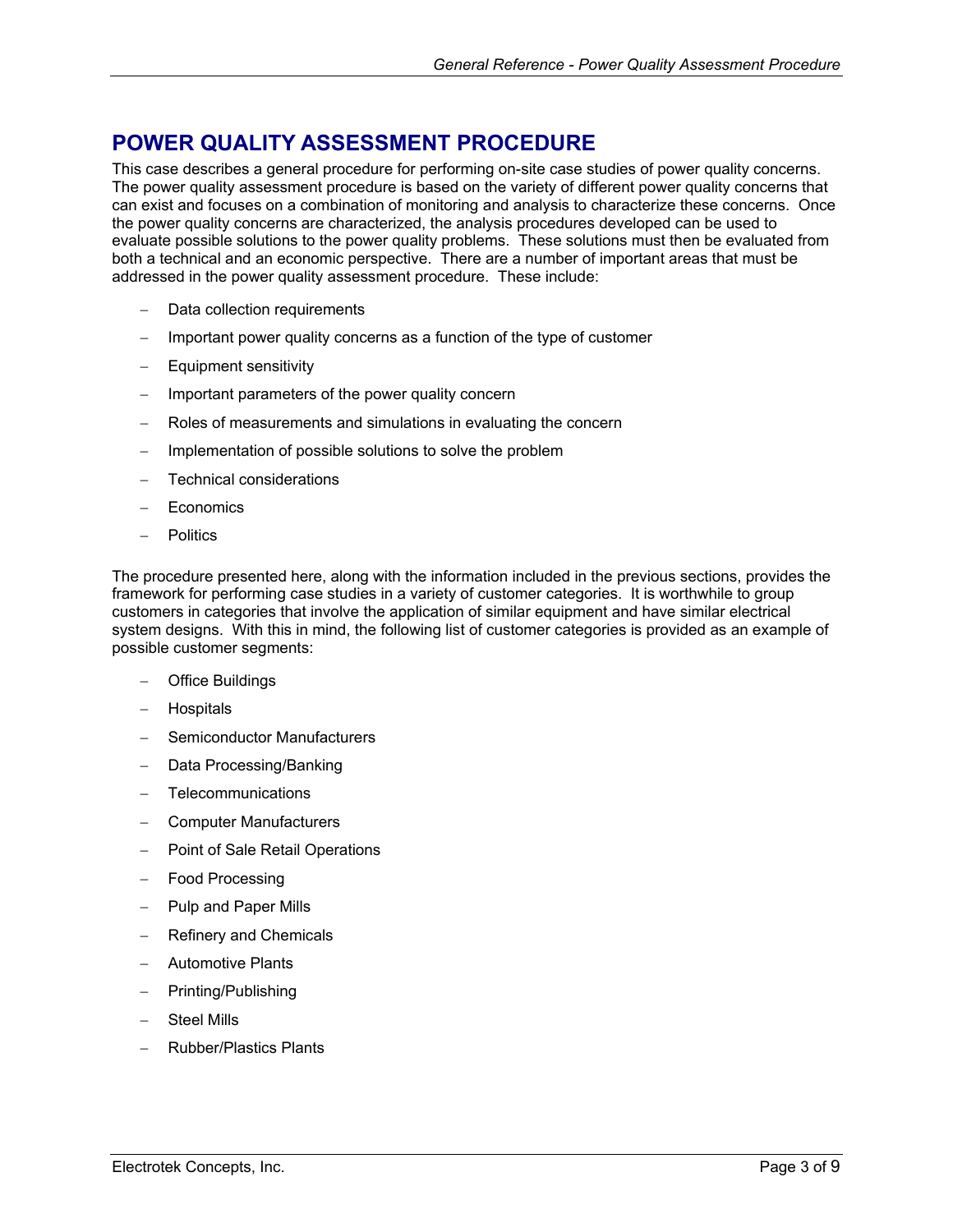<span id="page-3-0"></span>Besides classifying the case studies by the type of customer involved, it is also possible to categorize the studies by the type of sensitive equipment involved or the specific type of power quality variation of concern. The results of multiple case studies can be combined to develop descriptions of general power quality concerns for various classes of customer equipment. Some of the most important equipment categories to consider include:

- − Adjustable speed drives harmonic distortion concerns
- − Adjustable speed drives sensitivity to transient voltages
- Electronic controls, ASDs, robotics, and PLCs sensitivity to voltage sags
- Switch-mode power supplies harmonic current generation and neutral current concerns
- − Fluorescent lighting (especially with electronic ballasts) harmonic generation
- Power factor correction capacitors switching transients and magnification
- − Power factor correction capacitors harmonic distortion concerns (resonance)
- Motor contactors sensitivity to voltage sags
- − Power conditioning equipment selection matching to requirements of protected equipment
- Data processing equipment UPS system specification
- Electronic equipment sensitivity to high frequency transients
- − Transformers harmonic heating
- − Motors voltage imbalances and harmonic heating

The power quality assessment procedure provides a general framework that contains all the possible elements that may be needed in a power quality case study. Each case study will have unique requirements, depending on the type of customer, equipment sensitivity, and other factors. These unique requirements will influence the level of effort needed for each step or may even permit bypassing a particular step of the overall procedure. The following sections summarize the general steps involved in the procedure.

#### *Identify Power Quality Concerns*

The specific power quality concerns that need to be evaluated will be different from customer to customer. A review of the types of equipment used by the customer, process requirements, and economic impacts of problems will lead to a list of concerns that need to be studied. The concerns can include possible problems with both the utility distribution system and the customer facilities. Possible power quality problem categories to be evaluated include the following:

- − Voltage transients caused by circuit switching and load switching within the customer facility.
- − Harmonic distortion from adjustable speed drives or other nonlinear loads.
- Transformer heating caused by harmonic current levels.
- Transient magnification at low voltage capacitor banks.
- − Sensitivity of adjustable speed drives and control systems to utility capacitor switching transients.
- − Transients and notching associated with power electronics equipment operation.
- − Neutral conductor overloading due to harmonic producing loads in commercial installations.
- − Voltage flicker from arc furnace loads and arc welding loads.
- − Voltage sags due to faults on parallel circuits on the same distribution system or faults on the transmission system.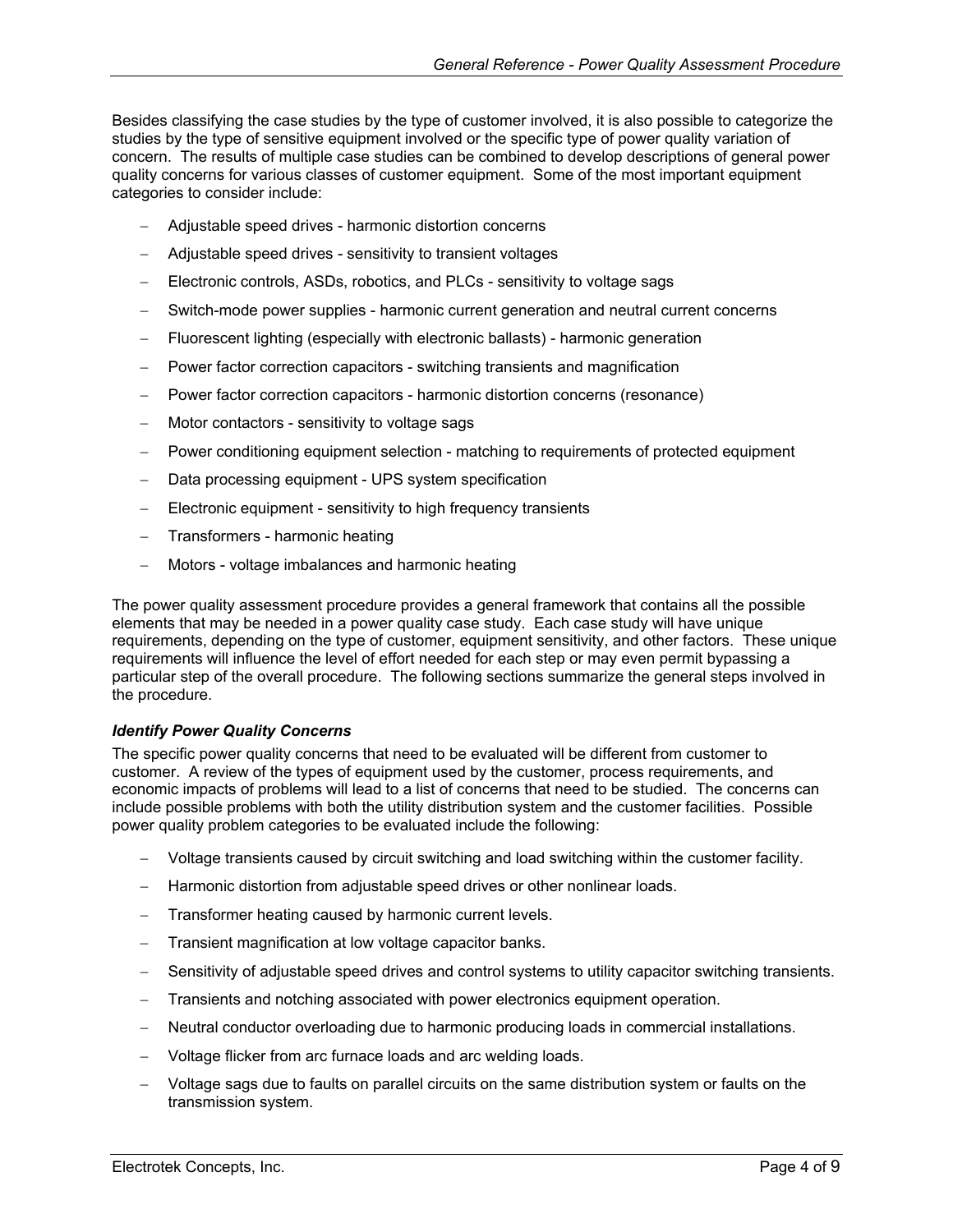- <span id="page-4-0"></span>− Momentary interruptions at industrial and commercial installations due to recloser operations on feeder circuit breakers.
- − Coupled voltages at customer facilities due to lightning transients on the primary distribution systems.

Identification of the particular concerns involved for an installation provides a focus for the study. Development of a model for analysis of the problem is dependent on the frequency range of the power quality variations that need to be studied. The model can be for computer simulations, hand calculations, or application of simple rules. Analysis of voltage sags often requires modeling all the way up to the utility transmission system. Analysis of high frequency transients might only require a model for a local part of the customer facility.

Monitoring requirements are also based on the particular concern involved. If harmonic distortion is a concern, monitoring of steady state conditions with a harmonic analyzer is required. Analysis of disturbances requires a disturbance monitor. The duration of monitoring depends on how often the problems occur. Some problems with voltage sags or momentary interruptions might only occur a few times per year due to faults on the transmission system while problems caused by capacitor switching might occur every day. Other voltage variations of interest probably fall somewhere between these extremes.

#### *Collect Data/Develop Initial Models*

A representation of the customer system and important parts of the utility system should be developed for preliminary analysis. This model can be used for preliminary simulations or analysis to predict power quality problems and evaluate possible solutions to problems. In cooperation with the customer, the data for the model is collected and compiled into a database for convenient reference during the analysis. Important information includes:

- 1. Load characteristics
	- − Motors
	- − Power electronics
	- − Process controls
	- − Computers
	- − Adjustable speed drives
	- − Lighting
- 2. Transformer sizes/ratings
- 3. Conductor lengths, characteristics
- 4. Customer capacitor sizes, locations, switching procedures
- 5. Customer equipment and circuit switching
- 6. Power conditioning equipment
	- − Surge suppressors (arresters, varistors, etc.)
	- − Isolation transformers
	- − Constant voltage transformers
	- − Voltage regulators
	- − Power conditioners
	- − UPS systems
	- − Harmonic filters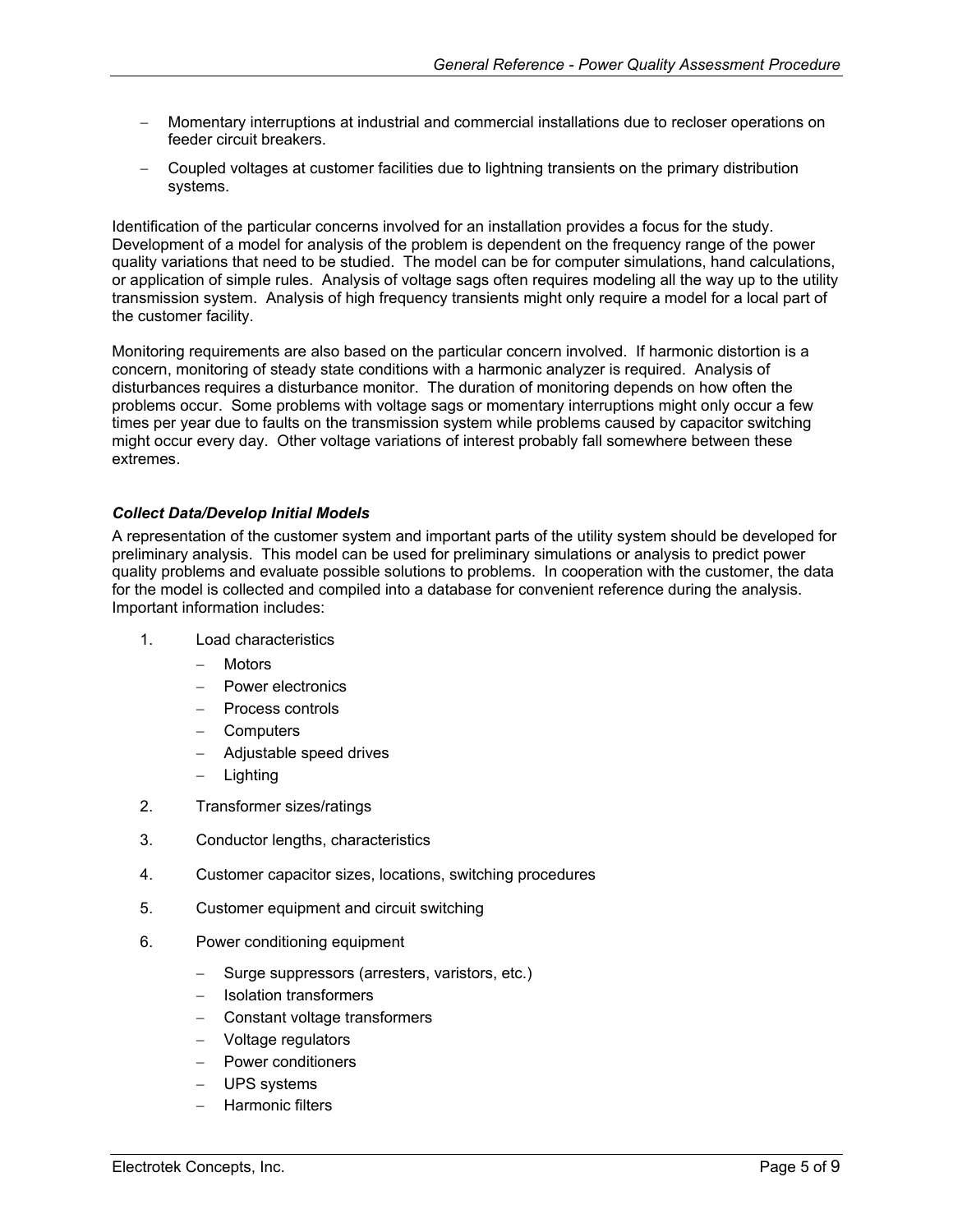- <span id="page-5-0"></span>7. Distribution system characteristics
	- − Primary Voltage
	- − Underground/Overhead
	- − Protection practices, switching procedures
	- − Capacitor applications (locations, sizes, switching)

#### *Perform Simulations*

Simulations provide a convenient means to characterize power quality problems, predict disturbance characteristics, and evaluate possible solutions to problems. They should be performed in conjunction with monitoring efforts and measurements for verification of models and identification of important power quality concerns. The models required for the simulations depend on the system characteristics and the power quality variations being evaluated. The simulations fall into three major categories:

- 1. **Transients**. Transient simulations can be performed with the Electromagnetic Transients Program (EMTP). This is a valuable tool for analysis of circuit switching operations, capacitor switching, lightning transients, and transients associated with power electronic equipment operation.
- 2. **Harmonics**. Harmonic PLCs is usually performed using steady state analysis techniques at the individual harmonic frequencies. The SuperHarm program can be used for these simulations. Harmonic producing loads can be modeled as harmonic current sources and the simulations used to predict harmonic voltages and currents throughout the customer and utility systems.

Overloading of neutral conductors, transformer heating considerations, resonances caused by capacitor applications, and harmonic currents injected onto the utility system can be evaluated in the simulations.

3. **60 Hz Voltage Variations.** Variations in the fundamental frequency voltage can be evaluated with conventional analysis tools. Load flow programs give system voltages as a function of load levels on the system. Fault programs can calculate system voltage profiles during fault conditions for analysis of voltage sag concerns.

The models being developed during the case studies in the second phase of this project will serve as templates for future case studies by utility personnel. The models will be verified and refined using the results of monitoring at customer sites.

#### *Develop Monitoring Program*

The utility and customer systems being evaluated should be monitored to characterize the power quality variations and to verify the analytical models developed for simulations. The measurement program should be designed based on initial simulation results and on the particular sensitive loads existing at the customer facilities. Monitoring will typically be performed at the customer service entrance and close to particular sensitive loads in order to characterize disturbances coming from the utility system and disturbances that are localized at the sensitive loads. A measurement program plan should be developed which specifies:

- quantities to monitor
- monitoring durations
- − threshold levels which will trigger recording of disturbances
- − waveform sampling and data storage requirements
- − analysis procedures and data presentation formats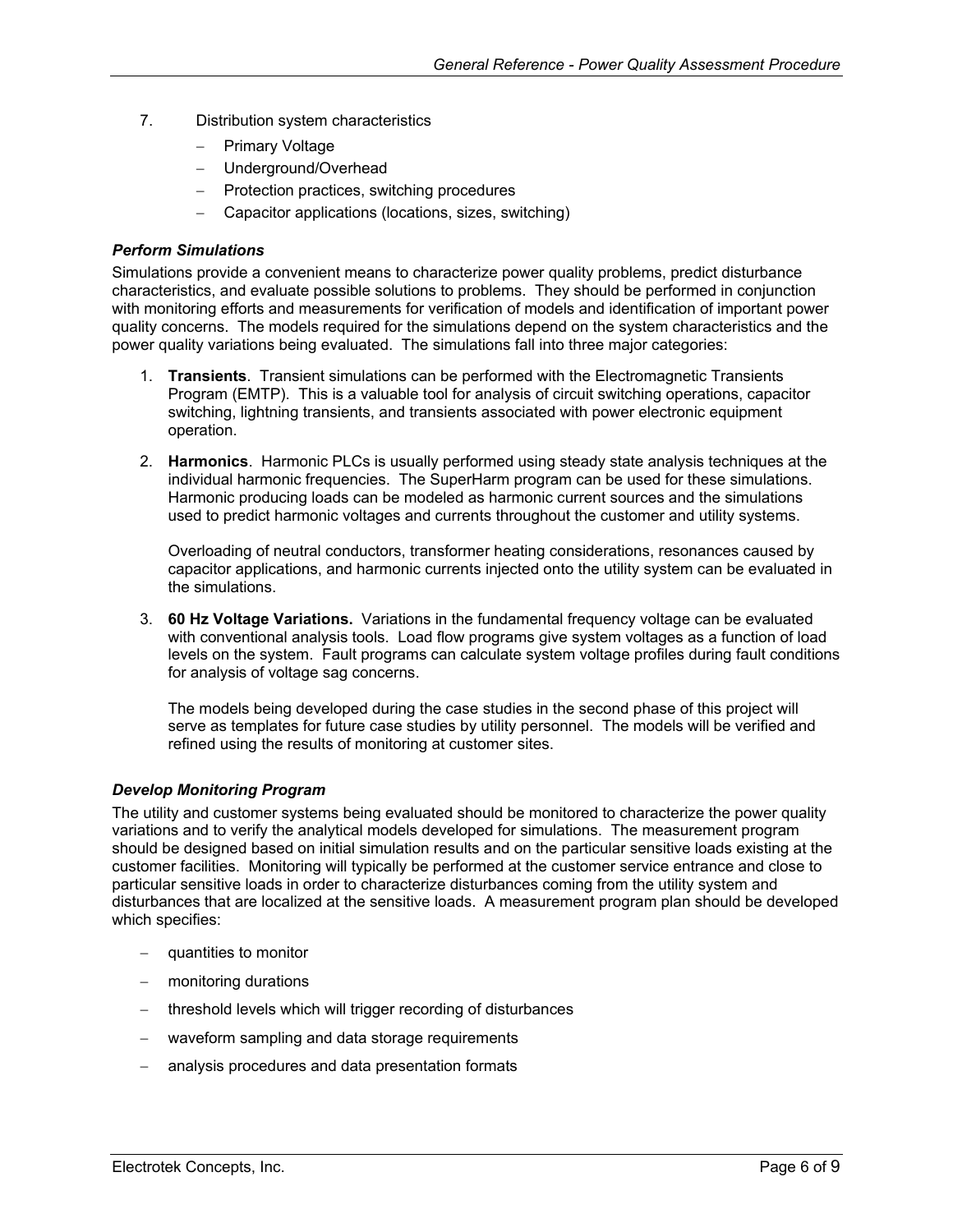<span id="page-6-0"></span>Available monitoring instruments should be evaluated for the measurements required. The problem of obtaining adequate representation of both harmonic and transient conditions must be addressed in particular if both of these concerns exist at a facility.

A customer site survey should be part of the measurement program design. The site survey should characterize the wiring and distribution system integrity and provide basic information about circuit and equipment loading. The data collection forms provided in Chapter 8 can be used to assist with this data collection effort. The site survey should also include discussions with facility personnel regarding characteristics of equipment problems and known customer system conditions at the time power quality variations have occurred.

The actual monitoring effort requires close cooperation between the customer and utility personnel. Monitoring sites and instrumentation should be selected based on the particular concerns being characterized. The duration of monitoring will depend on the parameters that can affect the power quality concerns. It is likely that the customer will need to be responsible for making sure the monitor is operating properly on a day-to-day basis. The monitoring results should be compiled and analyzed for verification of analytical models and to provide a concise description of the possible concerns. The customer should participate in the monitoring effort by keeping a log of equipment problems during the monitoring period. It is very important to correlate actual equipment problems with power quality variations and with operations on the customer system or the utility system.

#### *Evaluate Measurements Results*

The measurement results are analyzed along with the results of simulations to correlate customer problems with the utility system power quality levels. The initial measurements and the site survey are used to identify the phenomena involved and the important parameters. The subsequent measurement results are used to verify the model and characterize the actual power quality variations. Using this information, the model can then be used for more detailed simulations of possible solutions to the power quality problem. The simulations provide the means to evaluate a range of possible solutions from a technical point of view.

Once the range of technical solutions is identified, economic analyses need to be performed to evaluate the possible alternatives for solving customer power quality problems. These alternatives will generally include the following options:

- − Power conditioning and/or filtering at the sensitive loads.
- − Central power conditioning and/or filtering at the customer service entrance.
- − Changing operating procedures or system design on the utility distribution system.
- − Modification to the design of loads to make them less sensitive to power quality variations.

The requirements for each of these options will be developed from the simulation effort and the analysis of measurement results. Power conditioning in this case includes surge suppression, voltage regulation, and possibly backup for momentary interruptions. Harmonic filtering to solve harmonic problems can be applied either at individual loads or at the main service for a facility. Customer system design modifications, such as changing power factor correction procedures and equipment, can have an important impact on power quality variations. If particular loads are much more sensitive that other loads in the facility, either power conditioning at the particular load or design changes to the load equipment should be considered.

Momentary interruptions and voltage sags deserve careful consideration. Distribution system modifications could include implementation of switching procedures to minimize transients associated with capacitor switching events or addition of current limiting devices to minimize the voltage sags that occur during faults on parallel feeders. The impact of protection practices on power quality levels experienced by customers should be evaluated carefully using both the analytical and measurement results. Conclusions will be developed from this effort regarding optimum locations for power quality improvement and the impact of distribution system design practices on customer power quality levels.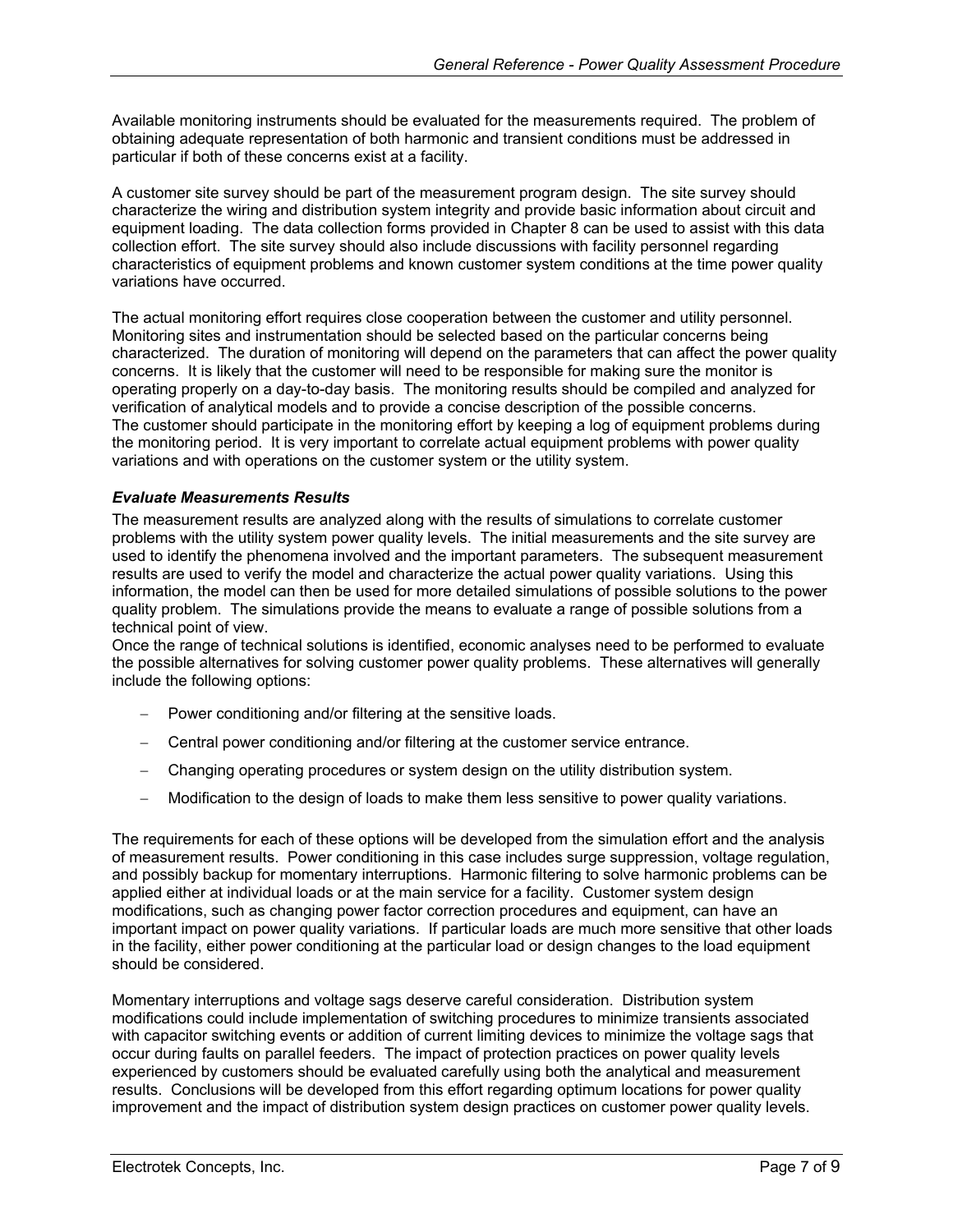## <span id="page-7-0"></span>**SUMMARY**

The procedure described in the previous sections is summarized by the block diagram in [Figure 1.](#page-7-1)

<span id="page-7-1"></span>

#### **Figure 1 - Assessment Procedure for Power Quality Evaluations**